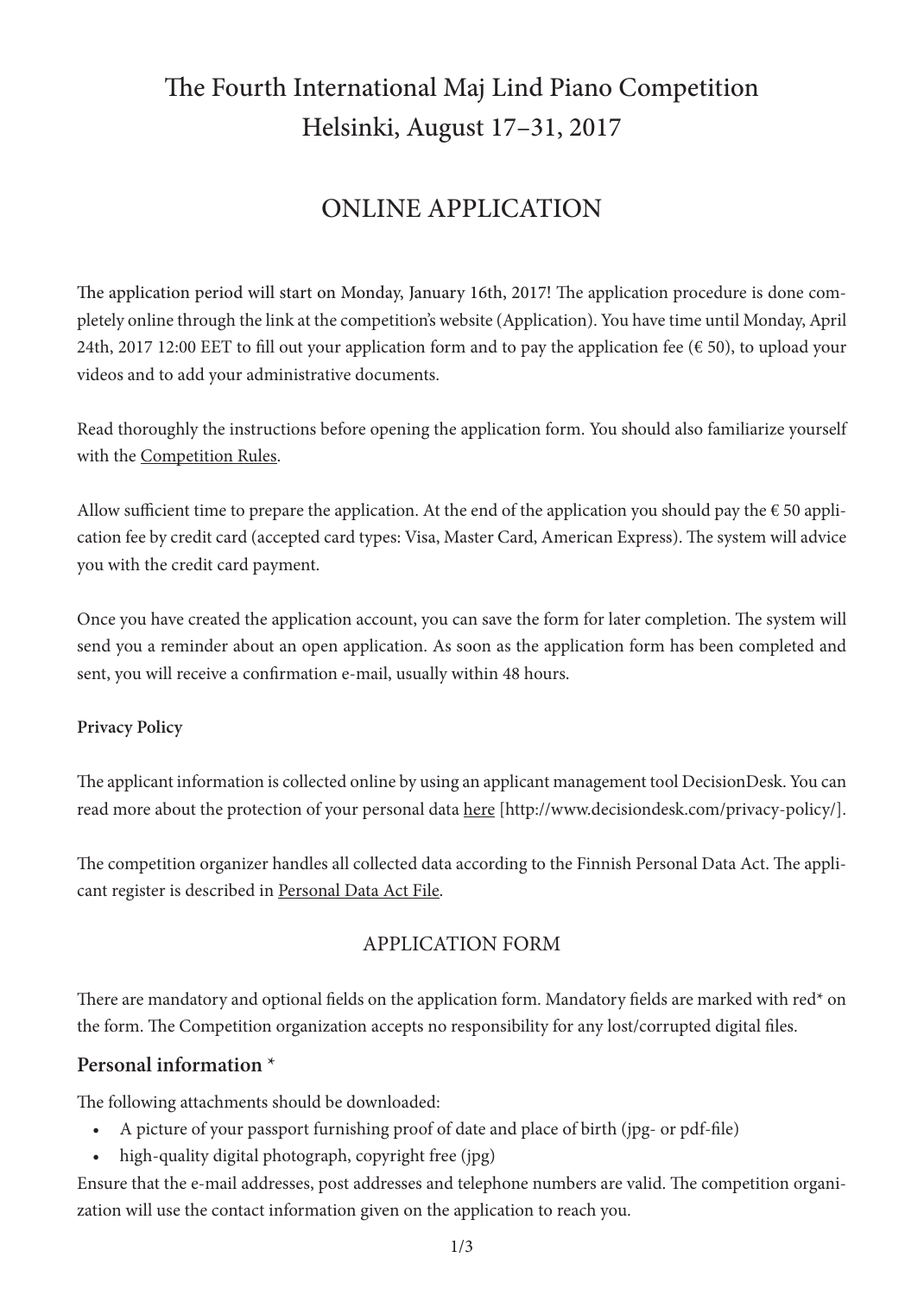#### **Musical education** \*

List your periods of studies, most recent first.

*EXAMPLE 1. Institution Professor / Teacher*

 *Period from-period to*

#### **Music competitions**

List the possible music competition prizes, most recent first.

*EXAMPLE*

*1. Competition Year Prize*

#### **Public performances**

List the important public performances, most recent first.

*EXAMPLE*

*1. Date Place Repertoire*

# **Biography in English** \*

The competition requires a current, short (max 100 words) biography suitable for publication. Download a file in text-format.

# **Pre-selection video** \*

The applicant should download a video in mp4-format for pre-selection. The requirements for the pre-selection repertoire are mentioned in the Competition rules chapter III. The video must clearly show the performance, the player's hands and face. The video must not be edited. Individual works or movements may, however, be recorded as different takes.

Include the following details of the recording on the application form:

- • Full details of the works (composer, work, opus, key, movements)
- • Date and place when and where the video was made

# **Competition repertoire** \*

The competition repertoire requirements are mentioned in the **Competition rules chapter VI.** Include full details of the repertoire (composer, work, opus, key, movements, duration) for first round, second round, chamber music final and finals on the application form.

# **Notice: Second round repertoire**

The applicant should choose one of the following alternatives for the second round:

**Alternative 1:** A commissioned work by Kaija Saariaho

**Alternative 2:** A work composed by the contestant

**Alternative 3:** An improvisation on a theme given to the contestant 20 minutes before the performance The sheet music for the commissioned work will be sent only to the contestants qualified to the competition